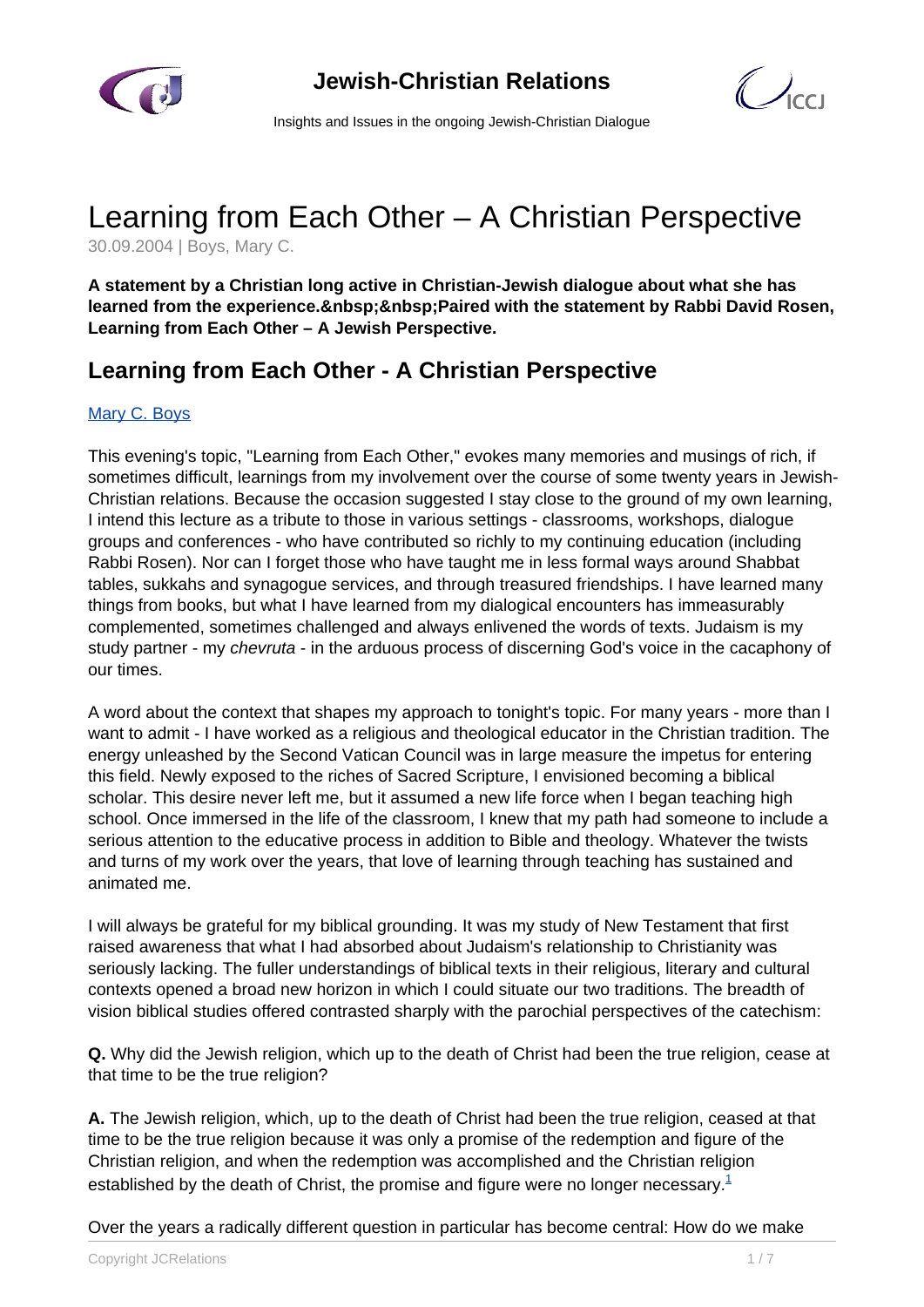accessible to Christians an understanding of *our own tradition* that does justice to Judaism, the tradition in whom we originated and with whom we have been in relationship for nearly two millennia? Put more simply: How might we Christians get our story straight? I am utterly convinced that, as Clark Williamson has said, "conversation with Jews is indispensable to understanding the Christian faith." History demonstrates that "apart from listening to and talking with Jews, we will misunderstand the Christian faith and act on our misunderstandings."<sup>2</sup>

### **I. Pursuing the Question**

Pursuing this question invites thinking about two inextricably related areas: the requisite knowledge we Christians need, and the processes through which we might attain and live by that knowledge. Though distinguishable, knowedge and the processes by which we come to know must be considered in relation to each other.

In terms of requisite knowledge, five areas seem especially important

1. **Situating Christian origins in the context of the heterogeneity of Second Temple Judaism and the Roman Empire.** (Second Temple Judaism refers to Judaism from the period of the return from exile in Babylon ca. 540 B.C.E. [when the Temple was rebuilt] to the destruction of that same Temple in 70 C.E.) It is appropriate to speak of "Judaisms" in this approximately 600 year period, so significant was the diversity of living as Jews. Second Temple Judaism existed within Roman Empire - and when we probe our Christian origins, we must also attempt to understand the impact of empire upon the fledgling movement initiated by Jesus of Nazareth.

One of the remarkable aspects of coming to understand this period is the way in which we learn from one another. Christian and Jewish scholars are collaborators in producing an astonishing array of scholarship. There are, of course, a few precedents: St. Jerome learning Hebrew from Jews and the eleventh-century School of St. Victor in Paris, where Christian scholars studied the commentaries of Rashi and other Jewish luminaries. But our respective ancestors in faith could hardly envisage the degree of scholarly exchange in the present - not to mention Jewish New Testament scholars and Christian scholars of rabbinic literature.

2. **Interpreting the New Testament in its full context in the life of the church over the ages**. This means seeing texts as multi-layered, richly textured interpretations of Jesus and his "Reign of God Movement." Too few Christians have had the Scriptures opened up to them in this way. Too few Catholics in particular seem to have any understanding of what it means to say that the Scriptures are the church's book, that is, a communal task extending over time and place to discern what the texts mean for the church today. We search for the meaning of texts within our communal context; we require the wisdom of the community - those who have given us commentaries over the generations and those who continue in this work.

3. **Facing our history and ourselves.** In part, this involves tracing the way we Christians have drawn upon our heritage, how we have used texts to relate to others, especially Jews. This entails not only probing what the texts might mean in their originating context, but also how they were used in new contexts. A text's meaning lies not simply in how we think about it, but in how it functions for us - what it inspires, undergirds, rationalizes, and permits. This entails not only probing what church leaders, such as early church writers, did with texts but also how "ordinary" Christians used texts for forming identity and relating to others beyond the borders of Christianity. History reveals troubling knowledge about Christianity's shadow side, how we used sacred texts for sacreligious purposes - and how we continue to do so when we assemble proof texts to assert our superiority over other religious traditions.

#### 4. **Entering into the rethinking of the churches in the past forty years.** Many Christian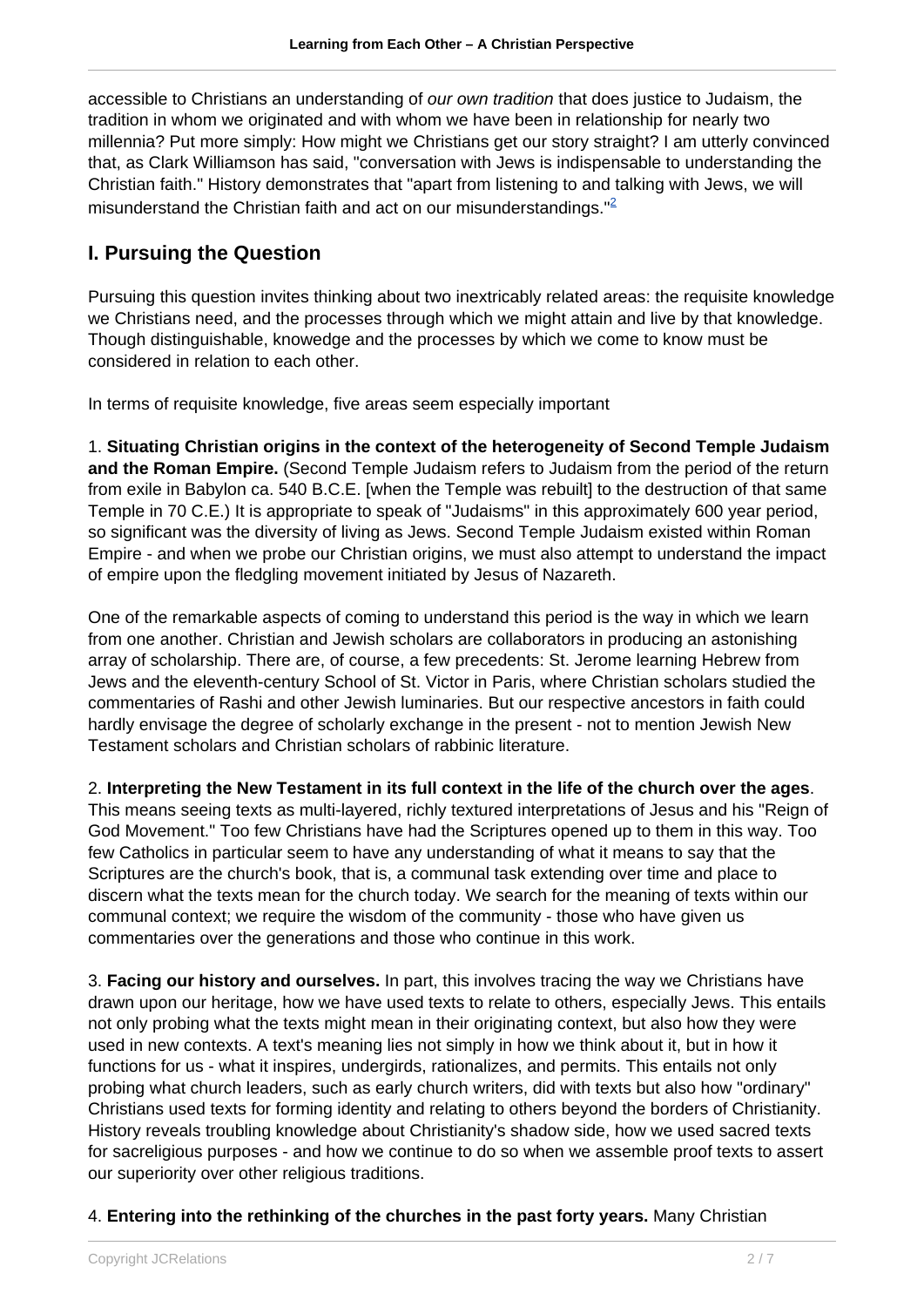denominations have issued thoughtful statements about their relationship to Judaism and the Jewish people, but they exist on the periphery of church life.

Interpreting texts on the death of Jesus provides a dramatic case in point. Two factors are crucial for responsibly reading these texts in our times: (1) the scholarship that unfolds the many layers of gospel composition, helping us to understand the complex way in which the accounts were composed; and (2) the acknowledgment of the tragic way in which, as Gerard Sloyan says, "The chief actual sufferers from Jesus' death by crucifixion have been, paradoxically, not Christians but Jesus' fellow Jews." Once the passion narratives were taken up in the mid-second century by a now largely Gentile church, they were wrenched from context. The historical core - the complicity between the priestly leadership of the Temple and with the Roman prefect Pontius Pilate - was misread. Christians, for a variety of reasons to complex to develop here, extended the responsibility for the death of Jesus to the whole of Jerusalem, the whole land and ultimately to the whole people. For nearly two millennia, Jews were held collectively responsible for the death of Jesus.

An entire body of church documents, beginning with Nostra Aetate #4, offers an alternative interpretation. What is so important in the contemporary church is that Christians allow the narratives of the passion to be placed in their literary and historical contexts so that we no longer use the Bible to bludgeon Jews for alleged faithlessness.

Speaking as a Catholic, I wonder why it is that our own substantial and numerous documents lie largely inert in Catholic circles. We might hypothesize about many causes, but surely one is that merely producing and disseminating documents does not suffice. Norman Brown's aphorism, "To teach is not to tell, not to tell," highlights the educational task. We must take people inside the process, engage them at the level of their own connection to Christianity.

The pedagogical challenge seems all the greater during this time when fundamentalist perspectives appeal to many. So our educational appraoches need a pastoral ear to be sensitive to fundamentalism's appeal. Fundamentalism produces "strong" religion (perhaps why our religious authorities are slow to counter it), but its strength is selective and sure beyond that about which we can or should be sure.

Thus, we find virtually no tolerance for complexity and ambiguity. Instead, there is a confusion of certitude with faith. I suspect this is a perennial temptation, but it seems to be a hallmark of our world today. Perhaps this is because we live in difficult time when not only many nations but our planet itself seems in danger. This is a time of wars and rumors of wars, a time of increasing disparity and despair.

It is vital that our teaching and preaching be sensitive to the deep insecurity many in our world feel today. Our challenge is to address this insecurity in ways that might, in Buber's wonderful phrase, transfigure it to "holy insecurity."

I do not underestimate the difficulty of this task - but neither can I ignore its importance. We must speak to whole persons, with their multiplicity of concerns, and engage them at the level of faith. Thus the importance of paying attention to popular religiosity. If we hope to have people interpret the passion narrative in ways more respectful of the literary and historical complexity of the texts, then we need to respect the piety attached to the passion.

5. **Discovering living Judaism, and, when possible, learning together with Jews.** This constitutes the second major section of my lecture.

## **II. Discovering Living Judaism: Interreligious Learning**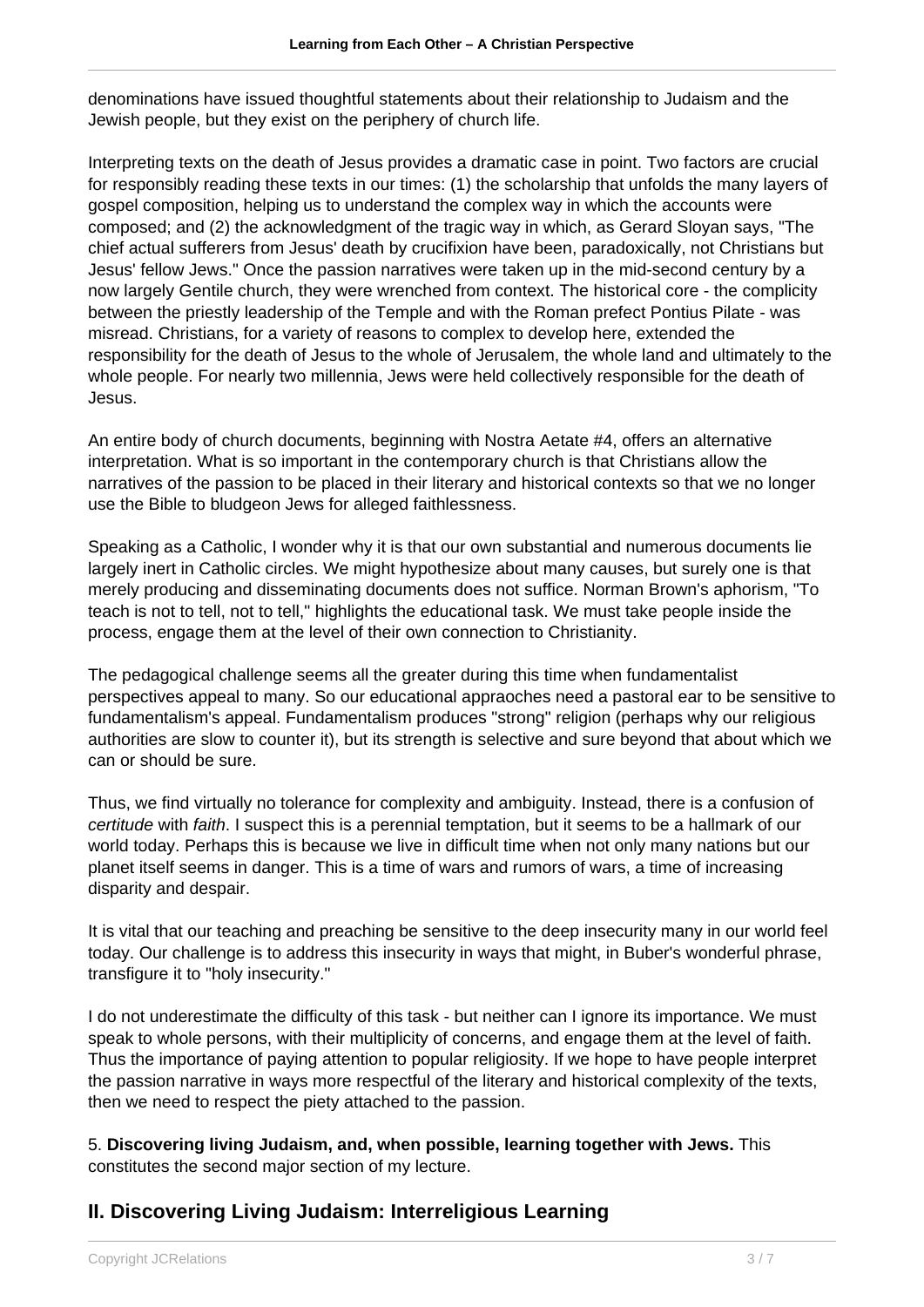This evening I'd like to share experiences in which Jews and Christians have entered into serious and sustained conversation.

1. **The surprising question, the unanticipated comment.** My first examples point to the ways in which interreligious learning provides a new lens on one's own tradition, often through an unanticipated question or surprising observation.

We had many memorable moments during the Catholic-Jewish Colloquium, which Sara Lee and I coordinated for three years in the early 1990s, but one in particular stands out. During our second gathering of this group of twenty-two Jewish and Catholic religious educators, one of the Jews asked, "I don't understand why you Christians need Jesus. Isn't God enough?"

Our normally loquacious Catholic participants fell uncharacteristically silent. Finally, one said, "It isn't that we need Jesus. It's just that he is." Needless to say this was hardly an adequate answer but the reflection that exchange stimulated continues to this day. I am tempted to ask the Jews in the audience to turn to Christians in their midst and ask the same question. What, my Christian friends, would be your answer?

A similar, if less dramatic, moment happened in a course I taught last spring, "Studies in Jewish-Christian Relations." About half our participants were students from our neighboring school, the Jewish Theological Seminary of America. A few weeks into the course, one of the Christians mentioned, almost in passing, that Jews and Christians believed in the same God. One of the rabbinical students said he didn't think that the case.

When he made his rejoinder, I had to make one of those decisions teachers do many times in the course of a given session: Should I stop and situate his comment in the recent dialogue, or should I simply acknowledge it and let the conversation flow, recording it in my own mind for the agenda of later class sessions?

I chose to let the discussion follow its course. Perhaps because his comment seemed to take the Christian students aback (temporarily silencing a verbal group!) and the Jews found nothing too unusual, no one picked up on it in class. Apparently, however, the conversation continued after class, because our rabbinical student contributed to the "Open Forum" we have on-line:

Headed "Theological Can of Worms," he wrote:

I just wanted to make a theological clarification about something I said two weeks ago. I responded to someone who said we believe in the "same God" with resistance by saying that I did not think this was the case. Subsequently, upon talking to people about this comment, I realize that I may have misspoken. It is not that I believe in more than one God - certainly not (i.e., that Christians believe in one god and we believe in another). It is rather that I have a lot of trouble with the whole trinity, Jesus as divine issue. Assuming that we both claim to believe in one God, then I guess we believe in the same God, but do so very differently. It is the trinity and the oneness of God that was tripping me up and continues to do so.

Here we get a glimpse of the value of conversation between Jews and Christians: When someone from the other tradition asks us something so fundamental about our own - such as the Trinity then we have to reach more deeply into our own understandings of our faith. And it is especially when we grope for words and feel inadequate that our own "teachable moment" has arrived. I am not claiming this is the first time in their seminary education that Union Seminary's Christian students had given thought to the Trinitarian character of our tradition - but it came alive in a new way in the presence of Jewish inquirers.

#### 2. On other occasions, **the other's perspective re-situates a familiar doctrine**. One example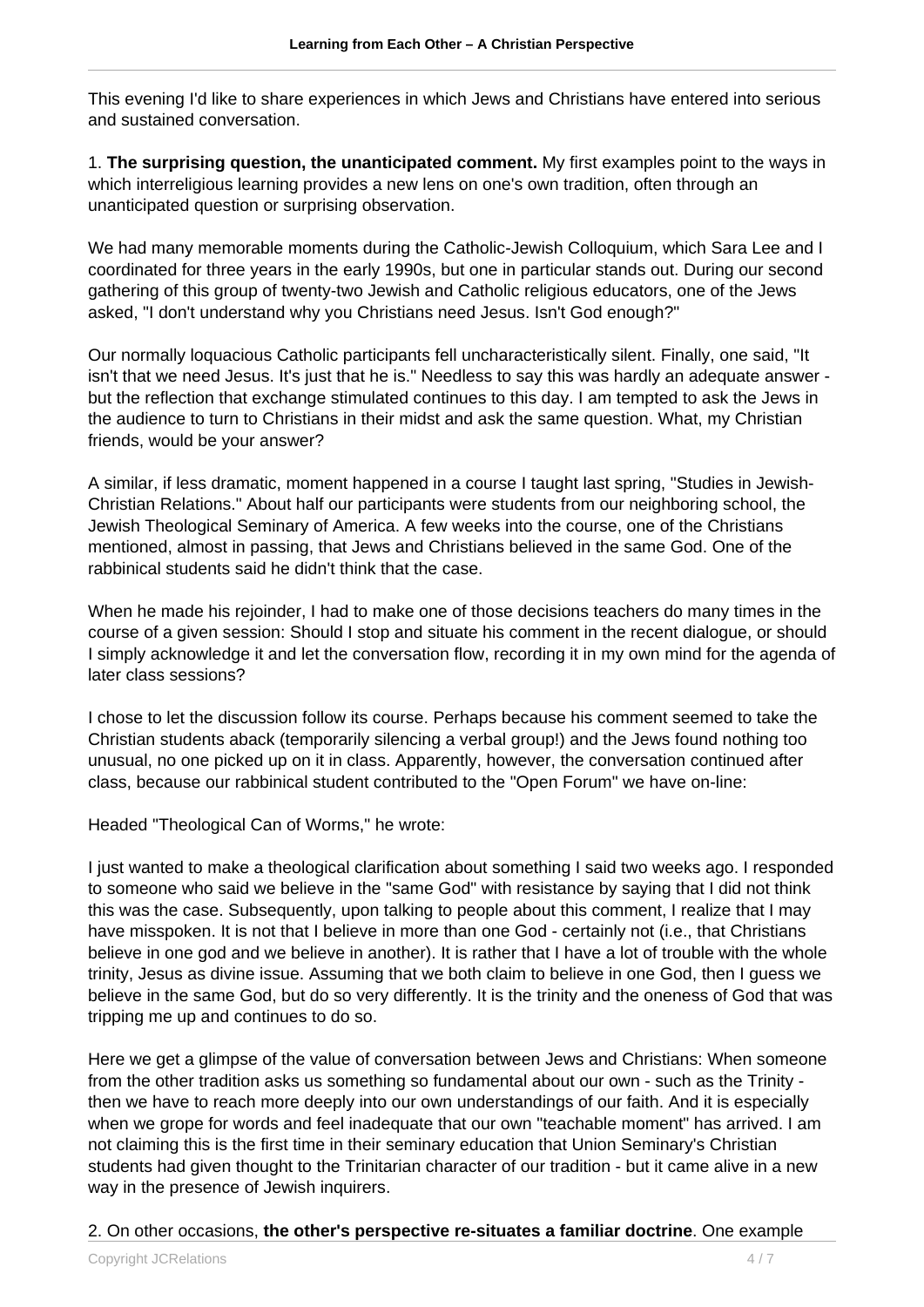comes from a Torah commentary that we studied together (on Yitro 5763, Exodus 18:1-20:23) by Rabbi Ismar Schorsch, the chancellor of Jewish Theological Seminary. Chancellor Schorsch:

Christianity turns on the doctrine of incarnation as formulated famously by the Gospel of John: "So the Word became flesh; he came to dwell among us, and we saw his glory, such glory as befits the Father's only Son, full of grace and truth" (1:14). It is a doctrine that Jews tend to identify as uniquely Christian. Whereas both Judaism and Christianity equally acknowledged that at creation "the Word dwelt with God" (1:1) as both wisdom and instrument, Judaism refrained from ever endowing it with human form. Though valid, the distinction does not preclude the appearance in Judaism of the doctrine. For Judaism, the Word became incarnate as book. . . .

But Abraham Joshua Heschel in his final book Kotzk. A Struggle for Truth (Yiddish, 1973) goes beyond the doctrine that the Torah was literally revealed. In quoting this passage from the Talmud [BT Shabbat 105a], he translates the words of R. Yochanan to mean "I give Myself in writing" (p. 58). That formulation is a Jewish version of incarnation. The words of the Torah are more than the medium of God's will; they are the very form which God's presence takes in our world of time and space. Concentration on the text leads to union with the Almighty. . . .

Yet like the Christian doctrine of incarnation which since the fifth century posited a Christ of two natures, divine and human, the Jewish version also allows for a twofold nature. In this conception, the Torah is a roiling composite of divine presence and human reaction, a gripping record of the lived experience of the eternal in the midst of the ephemeral.

I do not understand Chancellor Schorsch to be saying that Judaism has a doctrine that is identical to or even virtually the same as Christian belief in the Incarnation. Rather, I take his commentary to be saying that our traditions share a belief in the presence of God in our midst as mediated whether by Torah or by Jesus. The opportunity to learn together reveals both the profundity of our differences and the profundity of what we hold in common.

Last May in a conference in London in which Rabbi Rosen and I both participated, we had paired papers by Jews and Catholics on topics such as "God" and "salvation." By no means did the pairings eliminate differences - to the contrary - but they highlighted deep commonalities and challenged us to open the horizon of our thinking.

3. **Reflecting on another's liturgical calendar.** October 6, 2003 was the first time that Union Theological Seminary, which has a daily ecumenical service, explicitly organized a service for Yom Kippur. The organizers were clear that it was a service in which we Christians acknowledged Judaism's holiest day; we did not seek to imitate the Yom Kippur liturgy of the synagogue, but rather to reflect in our own way on what the day's themes might mean to us.

As the homilist for the occasion, I did some reading about Yom Kippur and asked my JTSA colleague Carol Ingall about what the day meant for her. She sent me one of the prayers, the Unetaneh Tokef.<sup>3</sup> Reflecting on this prayer forced me to engage an image of God that I find quite challenging: God as judge.

4. **Respecting mystery.** Acknowledging that that deep down, all religions contain something mysterious. None of us can penetrate their innermost nature; no reading of texts exhausts its revelatory capacity.

There is in every religion, beyond what can be explained, a mystery, a last secret, which remains unreachable for outsiders. We, Jews and Christians, can go a long way together and talk to each other, but sooner or later we will arrive at a closed door, to which the Christians have a key, but we do not. When we come to this closed door, we Jews can do nothing but bow our heads in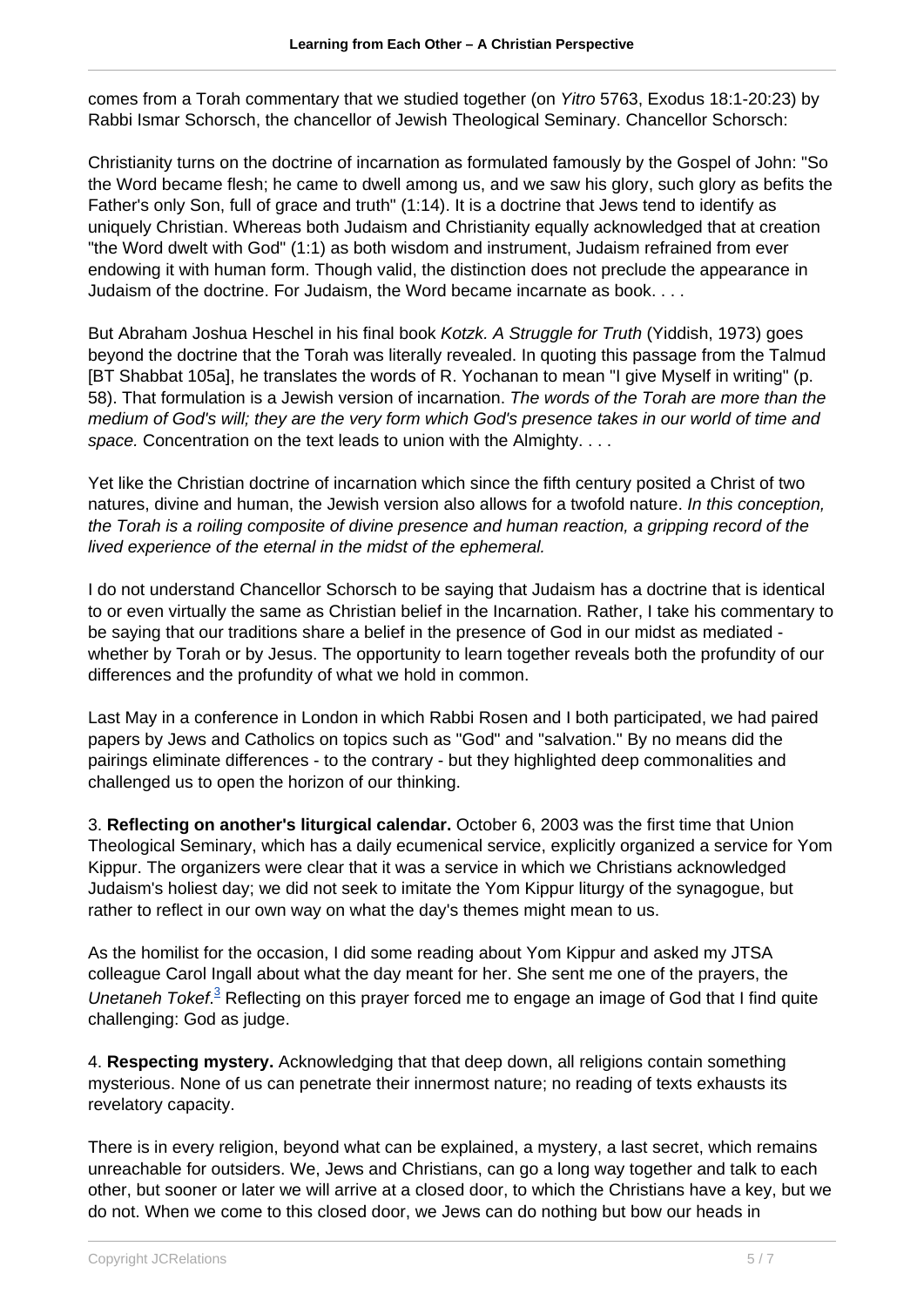reverence before it and stay silent. We ask and expect - and this is the purpose of our dialogue that the Christian world shall learn to revere the mystery that is the innermost core of the Jewish religion, that which is difficult for outsiders to grasp and difficult for us to explain. $4$ 

Ultimately, the core in all faith is mysterious, a secret of God, before which all religious peoples should feel humble.

But the mystery at the heart of religion must be distinguished from a lazy faith that refuses to look at hard questions. I often think of a line from one of Chaim Potok's novels, In the Beginning: "A shallow mind is a sin against God." It is, I believe, a God-given imperative that we search the Scriptures with our whole hearts, our whole minds, and our whole souls.

5. **Acting in solidarity.** We also learn from each other in less academic settings. The following, from a student in my "Studies in Jewish-Christian Relations" course last spring, is a report of an "excursion" of her study group.

After class, the three of us went to see the film, "The Pianist." The film tells the story of a musician, Szpilman, who survives the Holocaust. As the granddaughter of Holocaust survivors, I tend to be moved by films about the Shoah. Throughout "The Pianist," I felt particularly moved and agitated, perhaps because it so reminded me of my family's own experiences. Like Szpilman, my grandparents were "in hiding" in Poland during the war. Like Szpilman, they were not sent to a concentration camp. Admittedly, as a child, I always felt apologetic about my grandparents' story because they were not in concentration camps; somehow, I always imagined that being "in hiding" was a lesser form of horror than the camps. But, I have grown to realize that there shouldn't be any "competitions" when it comes to this tragedy. Genocide is genocide. Dehumanization is dehumanization. These themes came across loudly and clearly in Szpilman's story, for he was also "just" in hiding. In a sense, Szpilman was "lucky," for he lived, while the rest of his family perished in Treblinka. Yet, I wonder how lucky he really was. He personally witnessed the Nazis ship trainloads of Jews to Treblinka. He personally witnessed the Nazis beat a child to death, shoot countless people in the head, throw a crippled man out a window, and endless other horrors that are too gruesome to describe. And he had to live with those images and with "survivor guilt" for the rest of his life.

Viewing this film made me re-evaluate my own desire to hear more details about my grandparents' story. My grandmother took her secrets to her grave. My grandfather, thank God, is still alive. But he never talks about events that took place after 1939. There are family secrets. Of that I am certain. After seeing "The Pianist," I wondered if perhaps my grandparents' need to forget supersedes my need to know. Memory can be both a curse and blessing.

After the film, Julie and Jill were virtually speechless. But their silence was not the silence of apathy. They so wanted to listen and to offer their emotional support. Even during the movie, they kept looking at me to see if I was okay. A few times, they reached over to touch me. They hugged and kissed me at the end of the night. Those gestures were the most powerful form of communication, even more moving than words. That night, I had an "A-ha" moment. This is what Jewish-Christian dialogue is all about. It's about forging relationships, so that words are sometimes not even necessary. I wonder if this is the way to prevent another Holocaust from happening. If people of different religions and ethnicities form real relationships with each other, then maybe it won't be so easy to hate. Perhaps the Nazi perpetrators and non-Nazi Gentile collaborators and bystanders would not have been so quick to participate in Hitler's Final Solution if they had had real relationships with Jews.

## **III. Learning from Difference**